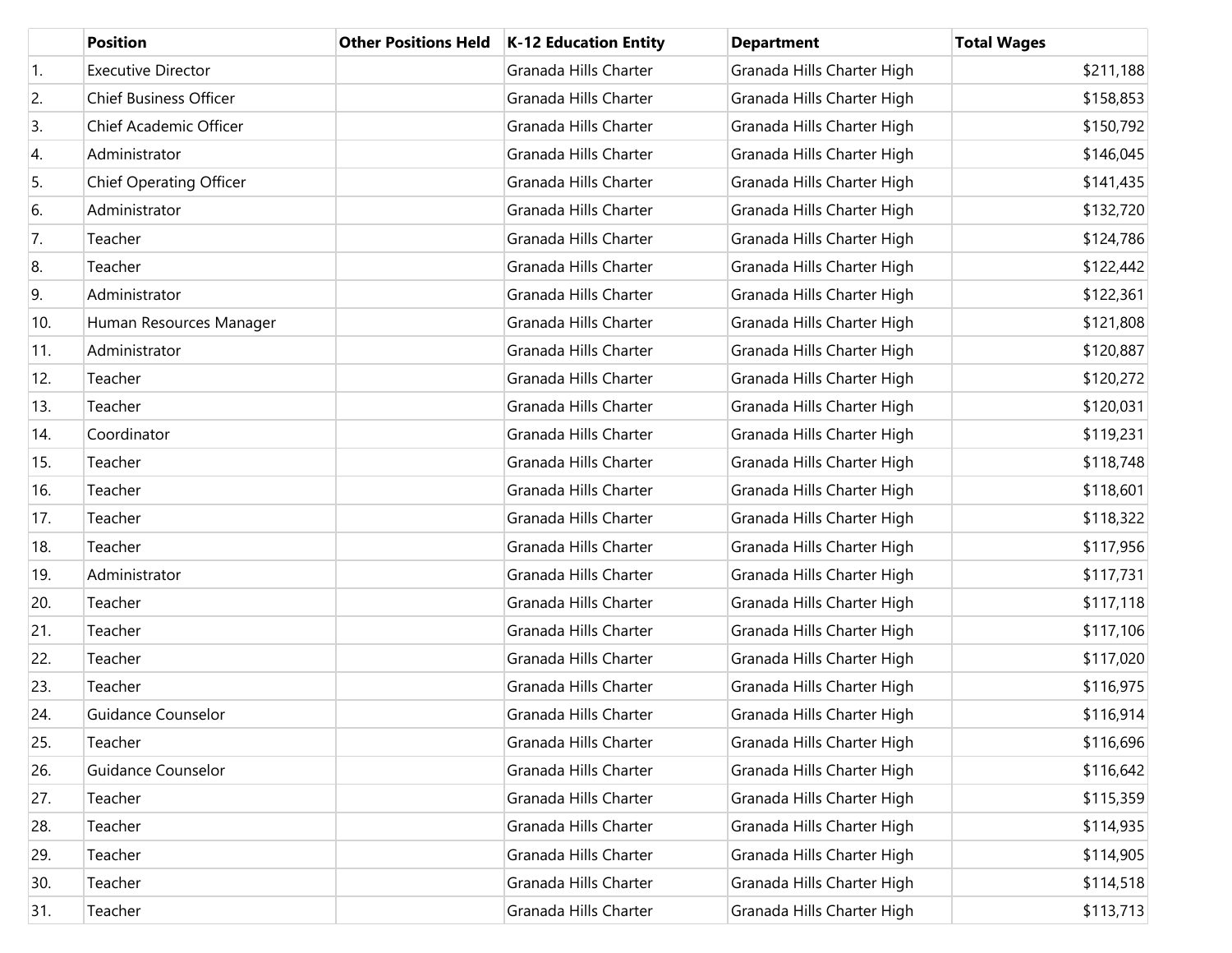| 32. | Guidance Counselor         | Granada Hills Charter | Granada Hills Charter High | \$113,611 |
|-----|----------------------------|-----------------------|----------------------------|-----------|
| 33. | Teacher                    | Granada Hills Charter | Granada Hills Charter High | \$113,483 |
| 34. | Teacher                    | Granada Hills Charter | Granada Hills Charter High | \$113,181 |
| 35. | Teacher                    | Granada Hills Charter | Granada Hills Charter High | \$112,962 |
| 36. | Teacher                    | Granada Hills Charter | Granada Hills Charter High | \$112,663 |
| 37. | Librarian                  | Granada Hills Charter | Granada Hills Charter High | \$112,205 |
| 38. | Teacher                    | Granada Hills Charter | Granada Hills Charter High | \$111,858 |
| 39. | Coordinator                | Granada Hills Charter | Granada Hills Charter High | \$111,649 |
| 40. | Teacher                    | Granada Hills Charter | Granada Hills Charter High | \$111,457 |
| 41. | Teacher                    | Granada Hills Charter | Granada Hills Charter High | \$111,228 |
| 42. | Teacher                    | Granada Hills Charter | Granada Hills Charter High | \$110,977 |
| 43. | Teacher                    | Granada Hills Charter | Granada Hills Charter High | \$110,360 |
| 44. | Teacher                    | Granada Hills Charter | Granada Hills Charter High | \$108,956 |
| 45. | Teacher                    | Granada Hills Charter | Granada Hills Charter High | \$108,921 |
| 46. | Dean                       | Granada Hills Charter | Granada Hills Charter High | \$108,674 |
| 47. | <b>Testing Coordinator</b> | Granada Hills Charter | Granada Hills Charter High | \$108,540 |
| 48. | Teacher                    | Granada Hills Charter | Granada Hills Charter High | \$108,328 |
| 49. | <b>Guidance Counselor</b>  | Granada Hills Charter | Granada Hills Charter High | \$107,617 |
| 50. | Dean                       | Granada Hills Charter | Granada Hills Charter High | \$107,480 |
| 51. | Teacher                    | Granada Hills Charter | Granada Hills Charter High | \$106,762 |
| 52. | Teacher                    | Granada Hills Charter | Granada Hills Charter High | \$106,540 |
| 53. | Teacher                    | Granada Hills Charter | Granada Hills Charter High | \$105,068 |
| 54. | Teacher                    | Granada Hills Charter | Granada Hills Charter High | \$104,975 |
| 55. | Psychologist               | Granada Hills Charter | Granada Hills Charter High | \$103,815 |
| 56. | Teacher                    | Granada Hills Charter | Granada Hills Charter High | \$103,788 |
| 57. | Teacher                    | Granada Hills Charter | Granada Hills Charter High | \$102,991 |
| 58. | Teacher                    | Granada Hills Charter | Granada Hills Charter High | \$102,828 |
| 59. | Teacher                    | Granada Hills Charter | Granada Hills Charter High | \$102,761 |
| 60. | Coordinator                | Granada Hills Charter | Granada Hills Charter High | \$102,622 |
| 61. | Teacher                    | Granada Hills Charter | Granada Hills Charter High | \$102,559 |
| 62. | Teacher                    | Granada Hills Charter | Granada Hills Charter High | \$102,236 |
| 63. | Social Worker              | Granada Hills Charter | Granada Hills Charter High | \$102,087 |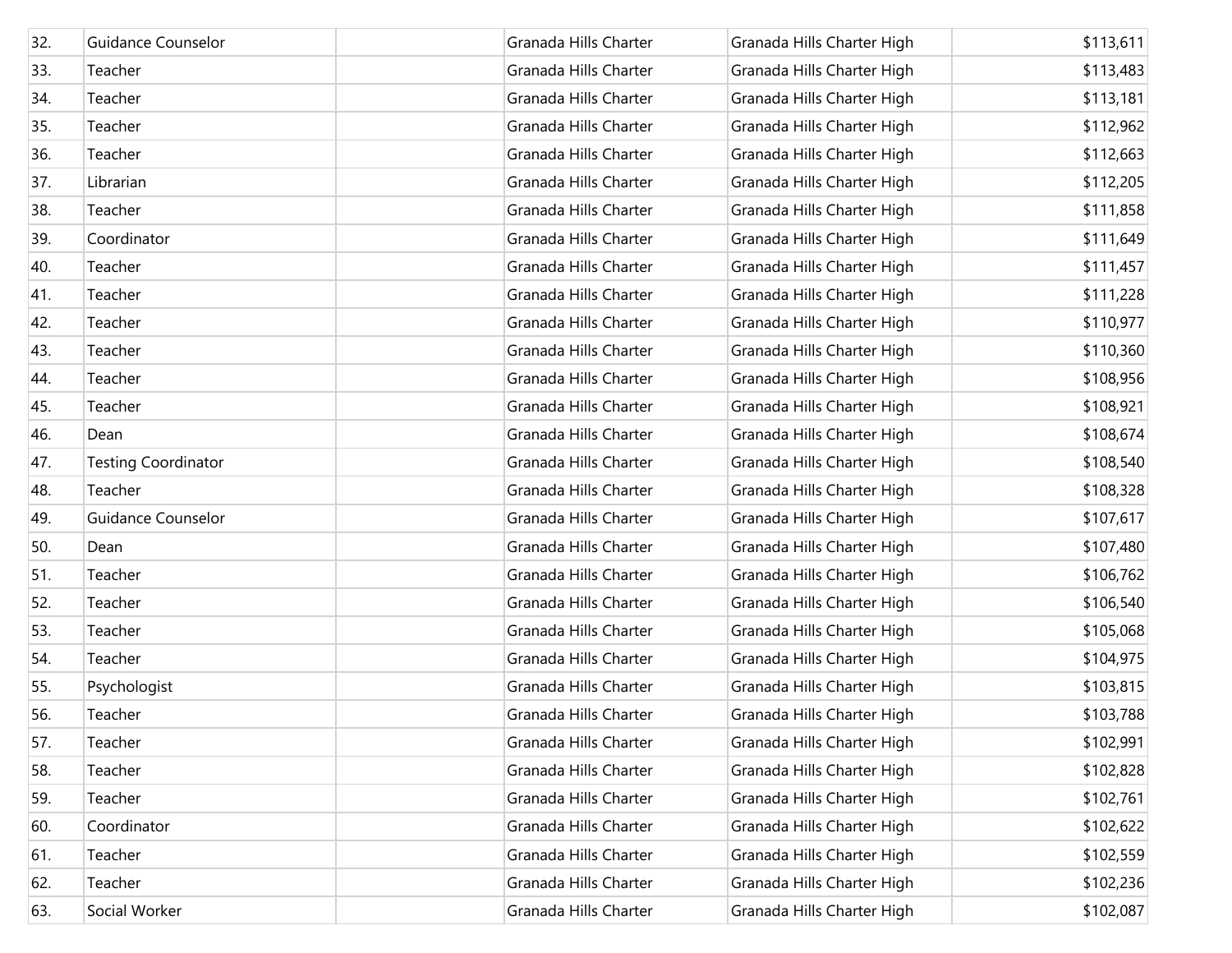| 64. | Teacher                   | Granada Hills Charter | Granada Hills Charter High | \$101,339 |
|-----|---------------------------|-----------------------|----------------------------|-----------|
| 65. | It Manager                | Granada Hills Charter | Granada Hills Charter High | \$101,103 |
| 66. | Teacher                   | Granada Hills Charter | Granada Hills Charter High | \$100,942 |
| 67. | Teacher                   | Granada Hills Charter | Granada Hills Charter High | \$100,869 |
| 68. | Teacher                   | Granada Hills Charter | Granada Hills Charter High | \$100,777 |
| 69. | Teacher                   | Granada Hills Charter | Granada Hills Charter High | \$100,378 |
| 70. | <b>Guidance Counselor</b> | Granada Hills Charter | Granada Hills Charter High | \$100,081 |
| 71. | Teacher                   | Granada Hills Charter | Granada Hills Charter High | \$100,056 |
| 72. | Teacher                   | Granada Hills Charter | Granada Hills Charter High | \$99,999  |
| 73. | Dean                      | Granada Hills Charter | Granada Hills Charter High | \$99,795  |
| 74. | Teacher                   | Granada Hills Charter | Granada Hills Charter High | \$99,423  |
| 75. | Teacher                   | Granada Hills Charter | Granada Hills Charter High | \$99,384  |
| 76. | Teacher                   | Granada Hills Charter | Granada Hills Charter High | \$99,057  |
| 77. | Teacher                   | Granada Hills Charter | Granada Hills Charter High | \$98,586  |
| 78. | Guidance Counselor        | Granada Hills Charter | Granada Hills Charter High | \$98,292  |
| 79. | Teacher                   | Granada Hills Charter | Granada Hills Charter High | \$98,192  |
| 80. | Teacher                   | Granada Hills Charter | Granada Hills Charter High | \$97,899  |
| 81. | <b>Guidance Counselor</b> | Granada Hills Charter | Granada Hills Charter High | \$97,431  |
| 82. | Teacher                   | Granada Hills Charter | Granada Hills Charter High | \$97,424  |
| 83. | Teacher                   | Granada Hills Charter | Granada Hills Charter High | \$97,406  |
| 84. | Teacher                   | Granada Hills Charter | Granada Hills Charter High | \$96,993  |
| 85. | Teacher                   | Granada Hills Charter | Granada Hills Charter High | \$96,964  |
| 86. | Teacher                   | Granada Hills Charter | Granada Hills Charter High | \$96,689  |
| 87. | Teacher                   | Granada Hills Charter | Granada Hills Charter High | \$96,167  |
| 88. | Teacher                   | Granada Hills Charter | Granada Hills Charter High | \$96,100  |
| 89. | Teacher                   | Granada Hills Charter | Granada Hills Charter High | \$95,647  |
| 90. | Teacher                   | Granada Hills Charter | Granada Hills Charter High | \$94,788  |
| 91. | Teacher                   | Granada Hills Charter | Granada Hills Charter High | \$94,560  |
| 92. | Teacher                   | Granada Hills Charter | Granada Hills Charter High | \$93,648  |
| 93. | Dean                      | Granada Hills Charter | Granada Hills Charter High | \$92,525  |
| 94. | Teacher                   | Granada Hills Charter | Granada Hills Charter High | \$92,328  |
| 95. | Nurse                     | Granada Hills Charter | Granada Hills Charter High | \$92,275  |